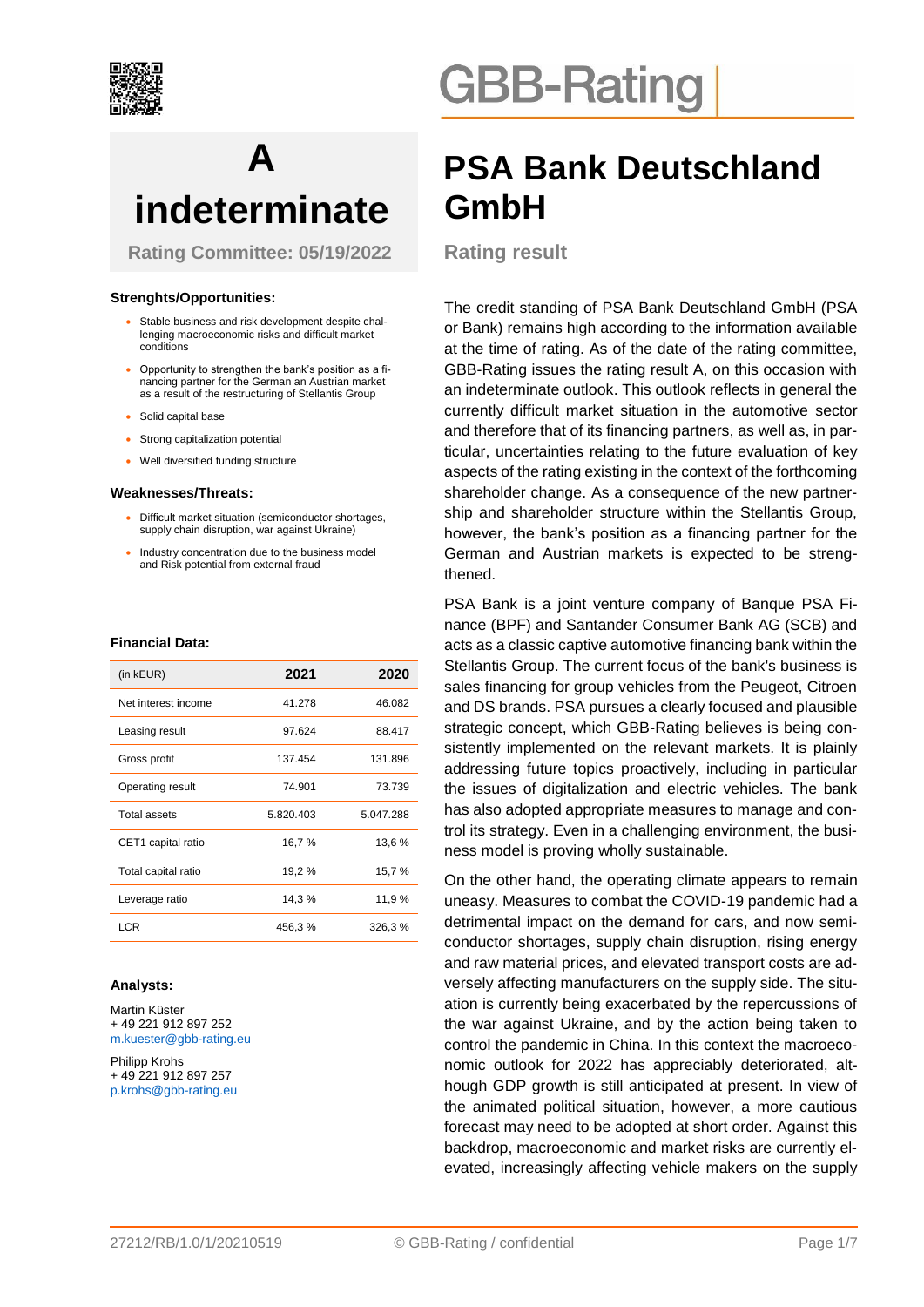#### **Summary:**

|                            | Rating   |
|----------------------------|----------|
| Financial profile          | adequate |
| - Earnings position        | adequate |
| - Capital position         | strong   |
| <b>Business profile</b>    | adequate |
| - Strategy and market      | adequate |
| - Risk profile             | adequate |
| - Capitalization potential | strong   |
|                            |          |

( strong > adequate > acceptable > deficient > problematic > insufficient))

#### **Rating history:**

| Rating | <b>Outlook</b> | <b>Date</b> |
|--------|----------------|-------------|
| A      | indeterminate  | 05/19/2022  |
| А      | stable         | 05/19/2021  |
| А      | stable         | 05/25/2020  |
| А      | stable         | 03/26/2020  |
| А      | stable         | 05/27/2019  |

#### **Ratingscale:**

| Rating            | <b>Rating categories</b>                 |
|-------------------|------------------------------------------|
| AAA               | highest financial standing               |
| $AA+ /AA/AA-$     | very high financial standing             |
| $A+/A/A-$         | high financial standing                  |
| BBB+/BBB/BBB-     | good financial standing                  |
| BB+ / BB / BB-    | satisfactory financial standing          |
| $B+$ / $B$ / $B-$ | financial standing scarcely<br>adequate  |
| CCC+/CCC/CCC-     | financial standing no longer<br>adequate |
| CC/ C             | inadequate financial standing            |
| n                 | moratorium / insolvency<br>proceedings   |

side and thus indirectly impacting the business of the automotive banks.

In the first half of 2023 a shareholder change is likely to take place as the financial subsidiaries of the Stellantis Group are realigned. The new equal shareholder replacing Santander

Consumer Bank AG is expected to be BNPP Personal Finance S.A., a wholly owned subsidiary of the BNP Paribas Group (BNP). BNP is envisaged as the financing partner for the German and Austrian markets. Looking forward, the bank is therefore expected to become a financing partner for additional Stellantis Group brands, which will accordingly affect various aspects that are relevant when analyzing the financial and business profiles for rating purposes. Although these aspects cannot be adequately assessed or evaluated at this early stage, the bank's position is likely to be strengthened, as indicated above.

Given its group of shareholders and good self-financing capacity, the ability of the bank to raise capital is strong. This very good standard is expected to be maintained even after the forthcoming shareholder change.

The financial profile, consisting of the aspects "long-term earnings position" and "sustained capital position", continues to satisfy an appropriate standard.

Despite the challenging environment described above, PSA achieved its targeted earnings after taxes in the financial year 2021. The operating result remained stable overall. The increase in net income from leasing transactions, which corresponds to the growth in the leasing portfolio, is worthy of particular note. In view of the market circumstances outlined above, a moderate decline in earnings after taxes is to be expected in the current financial year. Taking into consideration the Group's internal restructuring, it is too early for an adequate assessment of the medium-term outlook. The longterm earnings position is unlikely to deteriorate.

Based on the regulatory capital ratios and requirements, as well as a qualitative analysis of the current and future capital position, GBB-Rating now regards the bank's sustained capital position, given its business and risk profiles, as strong. Capital is (and will continue to be) allocated within the Group according to economic factors and, in view of the likewise strong assessment of the bank's ability to procure liable capital, it appears highly unlikely that it will be undercapitalized. On top of that, last year's ABS transaction (full-stack lease) has appreciably improved the capital ratios.

Both the risk management systems and the bank's overall management procedures meet a good quality standard. In particular in relation to the management of counterparty risks,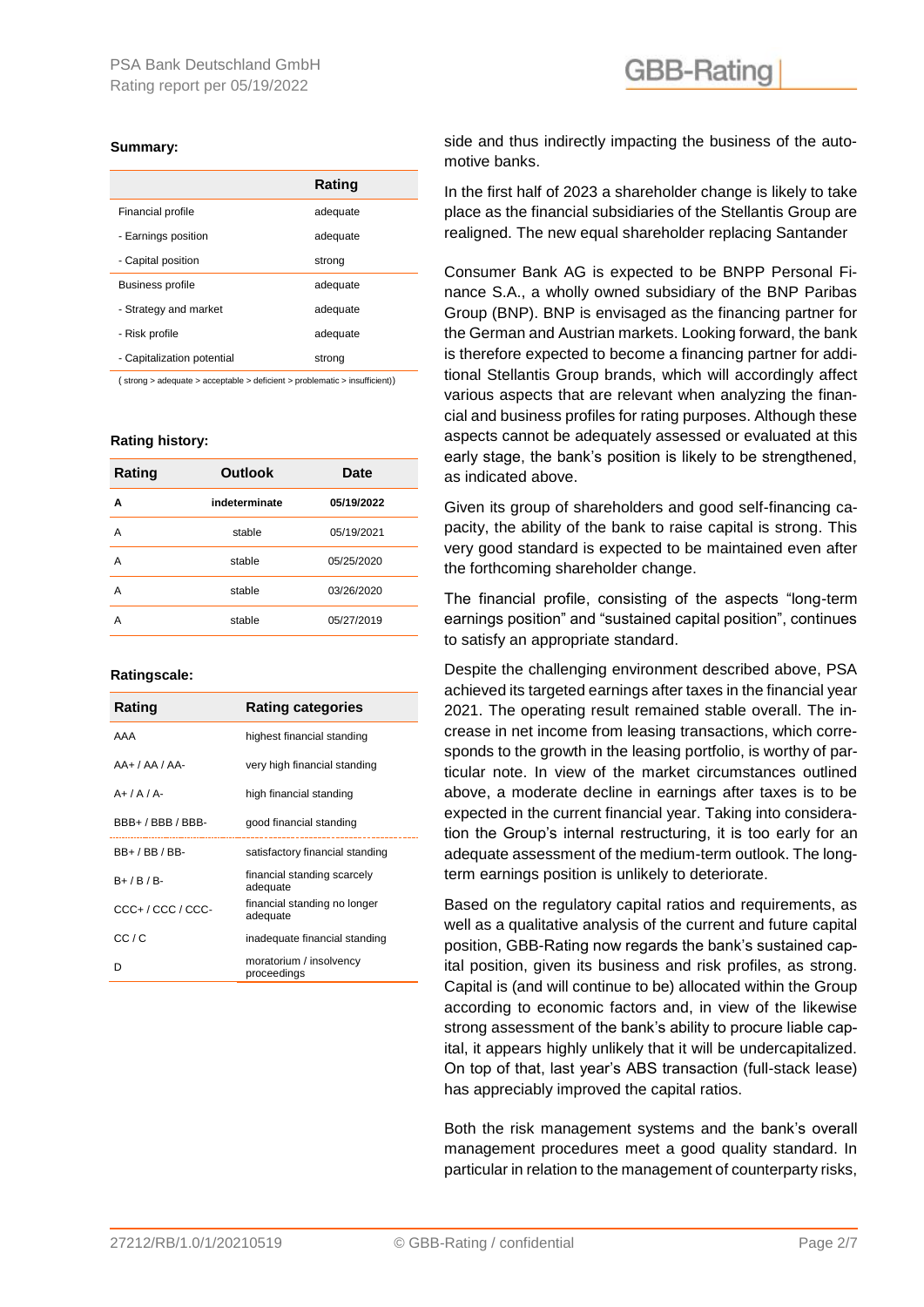the unexceptional changes in portfolio quality and risk provisioning expenses bear witness to a conservative risk culture and appropriate risk management arrangements.

The quality of the credit portfolio continues to give no cause for concern. There are no indications of a shortfall in risk provisioning. The concentration on the automotive trade that is inherent in the business model continues to represent a material risk factor. The bank is also exposed to (latent) operational risks, in particular arising from possible cases of fraud among dealers and retail customers. Given the well diversified funding basis and in view of the magnitude of regulatory indicators, such as LCR and NSFR, the liquidity situation appears to remain comfortable.

### Rating drivers

Among the factors capable of maintaining at a high level or even improving the rating in future are, in particular, sustained successes in expanding the business and thus further enhancing the operating earnings capacity and reinforcing the earnings indicators. The anticipated strengthening of the bank's position as a financing partner for the German and Austrian markets within the Stellantis Group could make a contribution in this respect.

The forenamed risks relating to the macroeconomic climate and the automotive market situation could exert an adverse influence on the development of the bank's business. This constitutes a key factor that could place a burden on the rating result.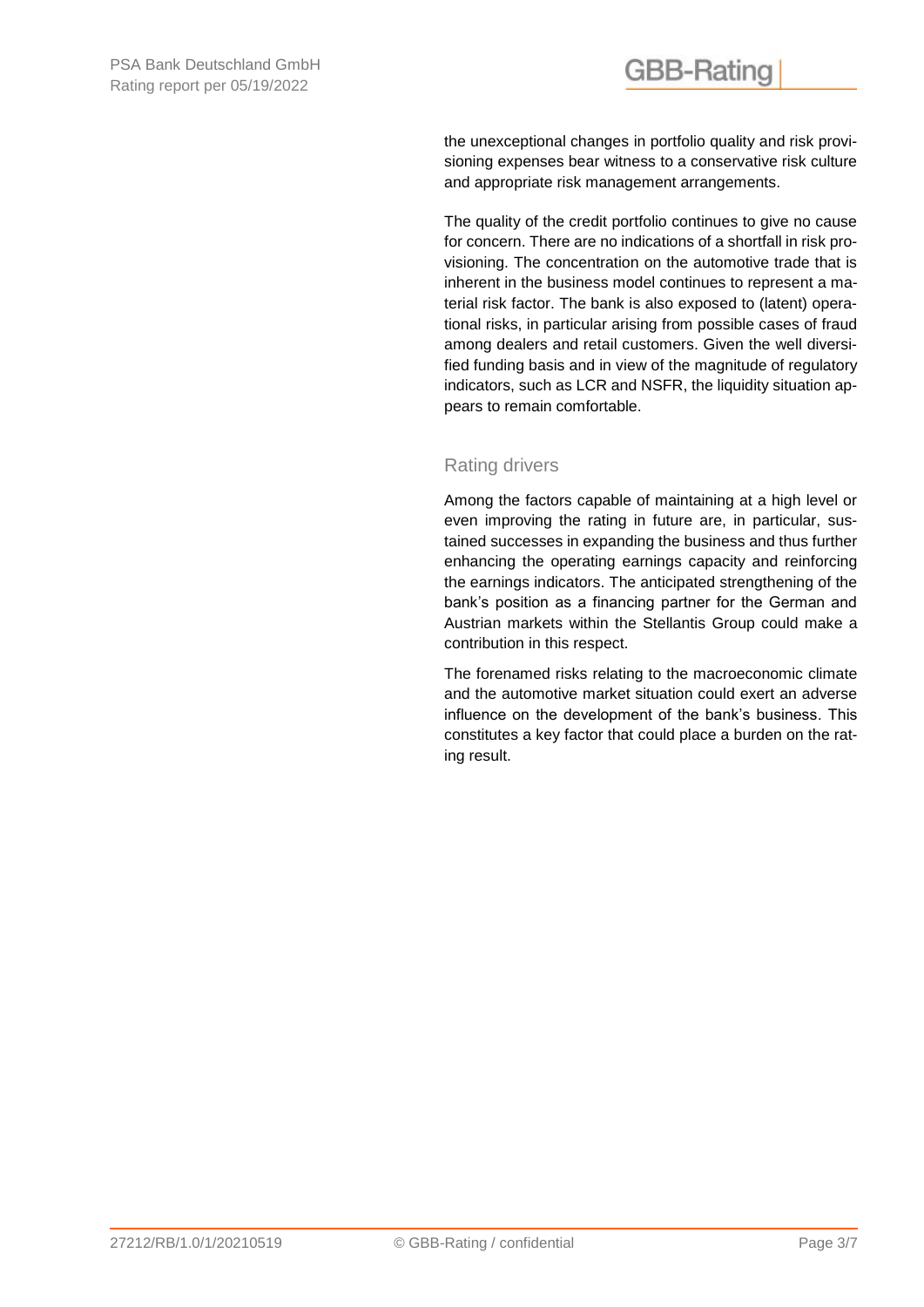### **Appendix**

| <b>Assets - selected data (kEUR)</b>      | 12/31/2021 | 12/31/2020 | 12/31/2019 |
|-------------------------------------------|------------|------------|------------|
| Cash and cash balances                    | 253.936    | 199.211    | 227.330    |
| Loans and advances to banks               | 89.480     | 66.315     | 26.356     |
| Loans and advances to costumers (gross)   | 1.672.155  | 2.010.978  | 2.359.554  |
| Individual valuation allowances           | 10.497     | 12.300     | 12.809     |
| Collective valuation allowances           | 4.900      | 8.100      | 5.500      |
| Bonds and fixed income securities (gross) | 1.069.992  | 331.670    | 158.277    |
| Leased objects                            | 2.609.767  | 2.393.218  | 2.102.736  |
| Other assets                              | 138.397    | 67.859     | 88.407     |
| <b>Total assets</b>                       | 5.820.403  | 5.047.288  | 4.944.964  |

| <b>Liabilities – selected data</b> ( $kEUR$ ) | 12/31/2021 | 12/31/2020 | 12/31/2019 |
|-----------------------------------------------|------------|------------|------------|
| Liabilities due to banks                      | 785.890    | 1.147.644  | 1.324.195  |
| Liabilities due to costumers                  | 3.904.531  | 2.775.669  | 2.583.623  |
| <b>Other Provisions</b>                       | 43.795     | 49.003     | 52.104     |
| Other liabilities                             | 431.771    | 428.413    | 390.897    |
| Contingency reserve according to §340 f HGB   | 1.563      | 5.293      | 3.600      |
| Subordinated Liabilities                      | 79.207     | 79.204     | 77.801     |
| Equity                                        | 574.038    | 567.045    | 516.344    |
| Paid up capital                               | 1.464      | 1.464      | 1.464      |
| Capital reserve / retained earnings           | 515.509    | 515.509    | 469.160    |
| Net profit                                    | 57.065     | 50.072     | 45.720     |
| <b>Total assets</b>                           | 5.820.403  | 5.047.288  | 4.944.964  |

| <b>Income statement</b> (kEUR)                        | 2021      | 2020      | 2019      |
|-------------------------------------------------------|-----------|-----------|-----------|
| Net interest income                                   | 41.278    | 46.082    | 54.662    |
| Net fee and commission income                         | $-1.448$  | $-2.603$  | $-8.301$  |
| Leasing result (valuation adjustments included)       | 97.624    | 88.417    | 81.253    |
| <b>Gross profit</b>                                   | 137.454   | 131.896   | 127.614   |
| Other operating result <sup>*</sup>                   | $-1.549$  | 4.512     | $-195$    |
| Administration costs (valuation adjustments included) | $-61.114$ | $-57.847$ | $-55.598$ |
| Net credit risk provisions                            | 111       | $-4.824$  | $-5.205$  |
| <b>Gross annual profit</b>                            | 74.901    | 73.739    | 66.616    |

\*) Other operating result without leasing result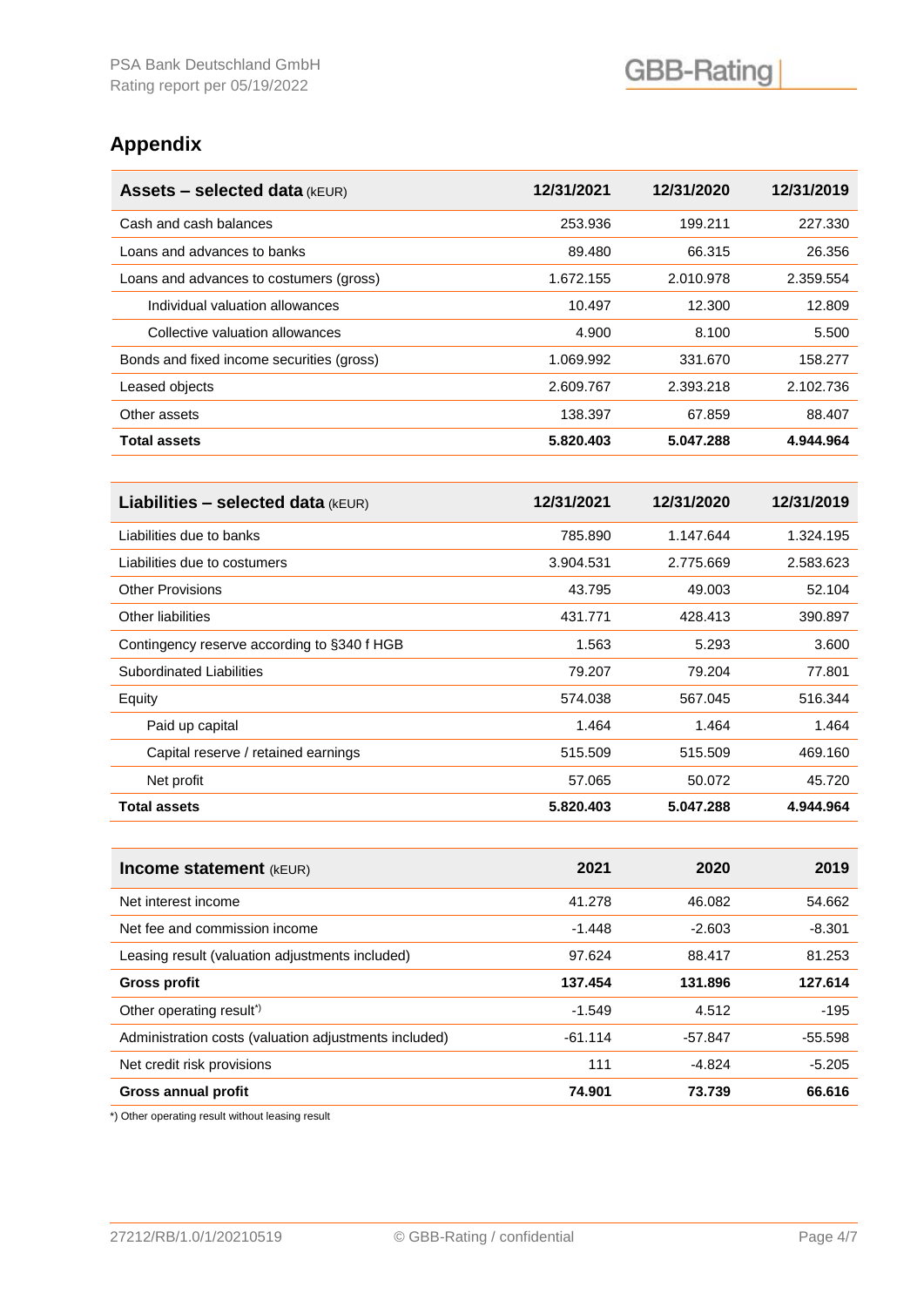| <b>Credit and Counterparty risk cluster</b>                                                                                           | 2021    | 2020    | 2019    |
|---------------------------------------------------------------------------------------------------------------------------------------|---------|---------|---------|
| Gross profitability 1<br>Adjusted gross profit / Average Total assets                                                                 | 2,37 %  | 2,83 %  | 2,96 %  |
| Gross profitability 2<br>Net interest income and net credit risk provisions / Average risk-weighted<br>exposure amounts <sup>1)</sup> | 1,27 %  | 1,21%   | 1,51 %  |
| Net profitability 1<br>Operating result after provisions for cr and val. adjustments / Average total<br>risk exposure amount          | 2.13 %  | 2,00 %  | 1,87 %  |
| Net profitability 2<br>Gross annual profit / Average Adjusted total assets <sup>2)</sup>                                              | 1,30 %  | 1,52 %  | 1,46 %  |
| Return on equity 1<br>Operating result after provisions for credit risks and valuation adjustments /<br>Average total capital         | 13.95 % | 14.16 % | 14.41 % |
| Return on equity 2<br>Gross annual profit / Average total capital                                                                     | 13,95 % | 14,16 % | 14,41 % |
| Cost income ratio 1<br>Administration costs and provisions for credit risks / Gross profit                                            | 44.38%  | 47.52 % | 47.65 % |
| Cost income ratio 2<br>Administration costs / Adjusted gross profit                                                                   | 44,97 % | 42.41 % | 43,63 % |

<sup>1)</sup> Risk weighted exposure amount for credit, counterparty credit and dilution risks and free deliveries

| Financial data (kEUR)                                                           | 2021      | 2020      | 2019      |
|---------------------------------------------------------------------------------|-----------|-----------|-----------|
| Net interest income                                                             | 41.278    | 46.082    | 54.662    |
| Net interest income and net credit risk provisions                              | 41.389    | 41.258    | 49.457    |
| Gross profit                                                                    | 137.454   | 131.896   | 127.614   |
| Adjusted gross profit                                                           | 135.904   | 136.410   | 127.419   |
| Administration costs                                                            | $-61.114$ | $-57.847$ | $-55.598$ |
| Administration costs and provisions for credit risks                            | $-61.003$ | $-62.671$ | $-60.803$ |
| Operating result after provisions for credit risks and<br>valuation adjustments | 74.901    | 73.739    | 66.616    |
| Gross annual profit                                                             | 74.901    | 73.739    | 66.616    |
| Average risk-weighted exposure amounts <sup>1)</sup>                            | 3.249.439 | 3.398.457 | 3.280.213 |
| Average total risk exposure amount                                              | 3.517.904 | 3.679.977 | 3.563.956 |
| Average total assets                                                            | 5.725.805 | 4.827.399 | 4.311.530 |
| Average Adjusted total assets <sup>2)</sup>                                     | 5.750.122 | 4.851.802 | 4.566.358 |
| Average total capital                                                           | 536,770   | 520.632   | 462,449   |

1) Risk weighted exposure amount for credit, counterparty credit and dilution risks and free deliveries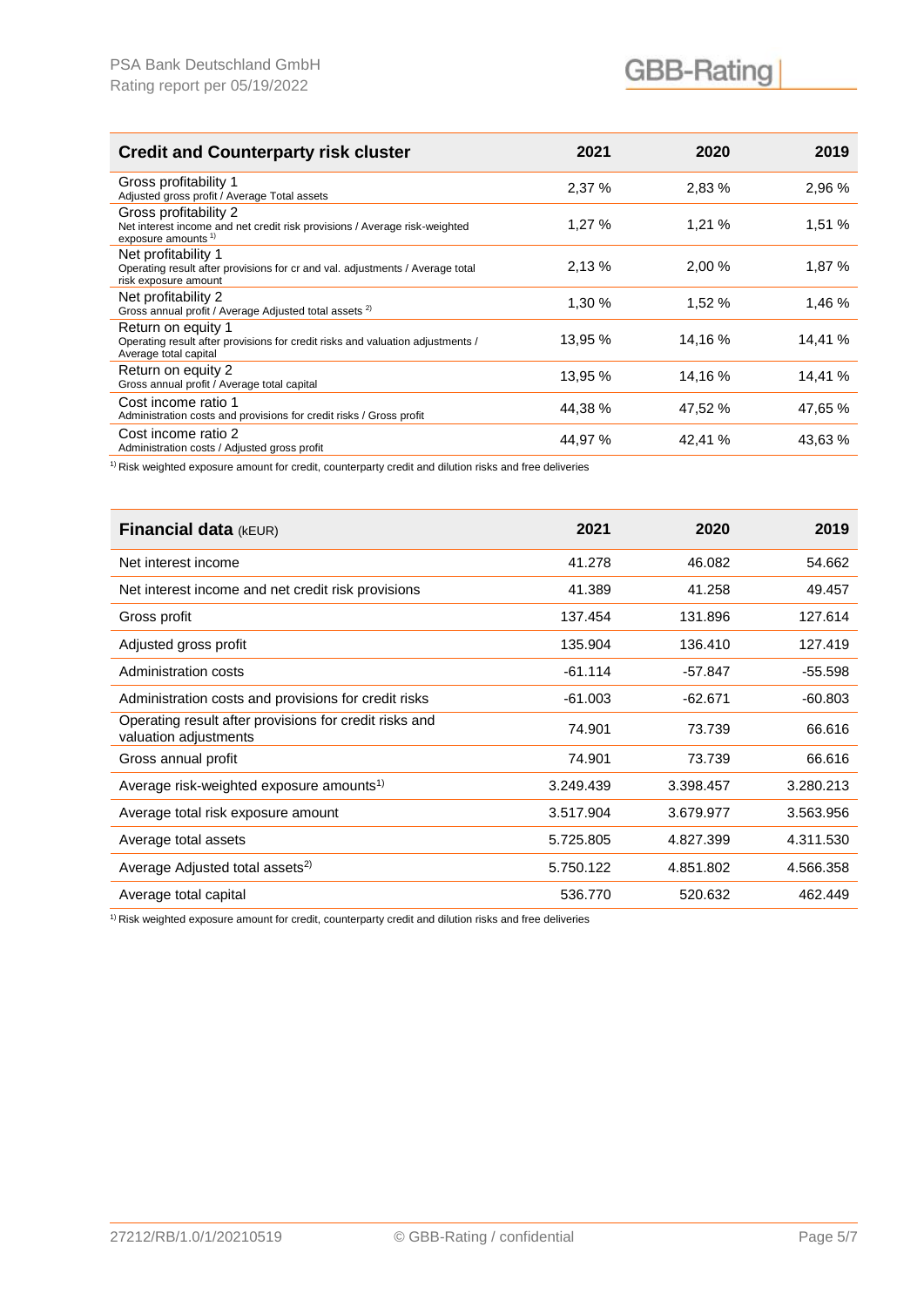|         | 12/31/2020 | 12/31/2019 |
|---------|------------|------------|
| 19.24 % | 15.73 %    | 14.96 %    |
| 16.69 % | 13.64 %    | 12.93 %    |
| 16.69 % | 13.64%     | 12.93 %    |
|         | 12/31/2021 |            |

| <b>Financial data (kEUR)</b> | 12/31/2021 | 12/31/2020 | 12/31/2019 |
|------------------------------|------------|------------|------------|
| Own funds                    | 595.289    | 594.749    | 582.644    |
| Tier 1 capital               | 516.289    | 515.749    | 503.644    |
| Common Equity Tier 1 capital | 516.289    | 515.749    | 503.644    |
| Total risk exposure amount   | 3.093.681  | 3.781.732  | 3.895.039  |